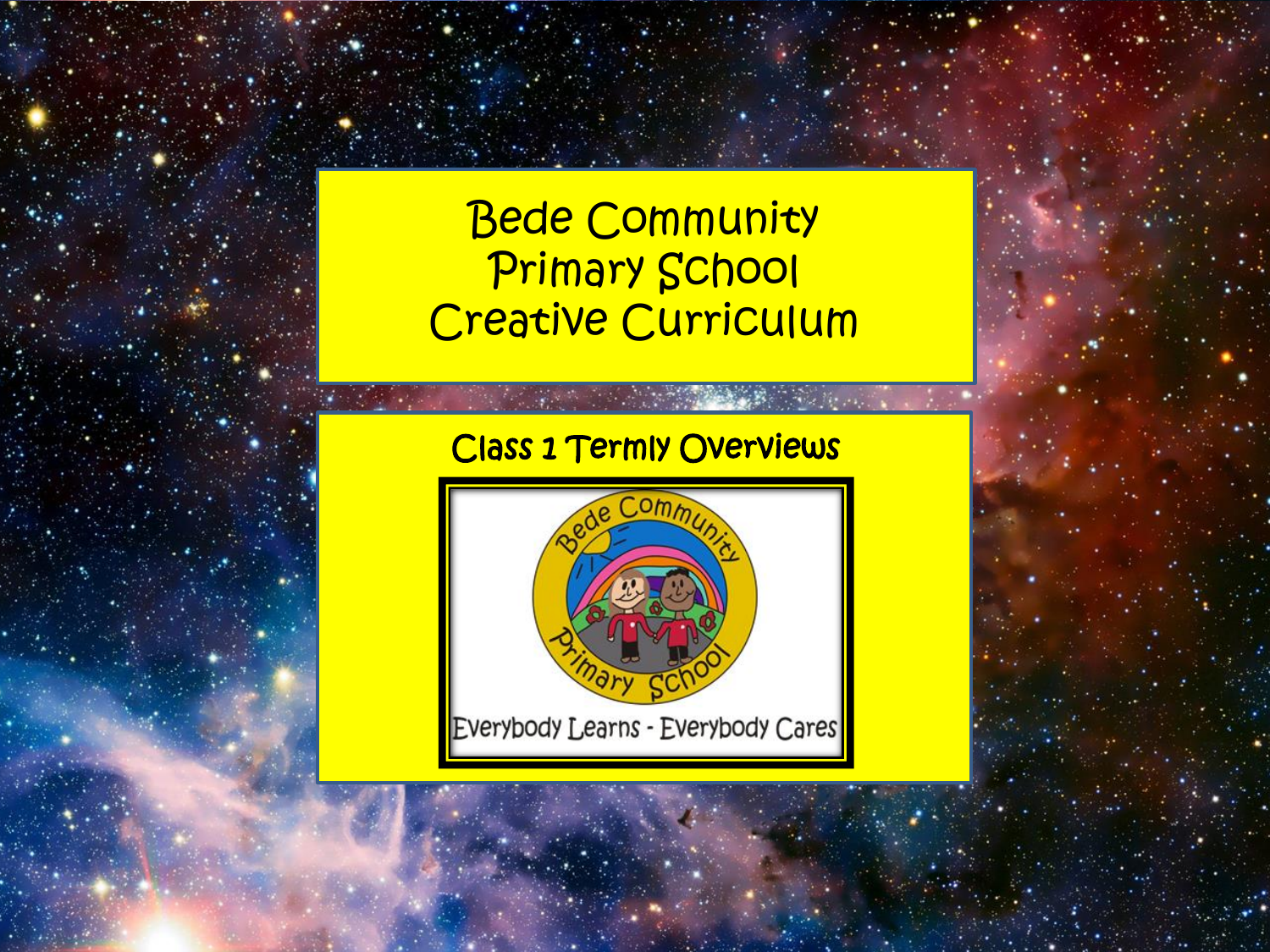## Autumn 1: Paws, Claws, fingers and toes Autumn 2: Toys in the past

This topic allows children to explore the key differences between humans and animals. They will also identify similarities between different animals. A lot of their creative work will link the class text of *Little Red Riding Hood,* a traditional story which provides a good opportunity for embedding writing and drama skills. They will also extend this learning into the outdoors.

In science, children are challenged to group animals in different ways and learn identifying features based upon characteristics such as diet.

During this topic, children will develop their historical understanding to see differences between toys in their home and the toys of past generations. Their trip to Beamish provides a great stimulus for considering both how and why those changes have occurred.

This knowledge of toys is framed very well with the *Elves and the Shoemaker,* linking to the festive time of year and providing further opportunities for writing and drama. Their Christmas production will support musical learning and the children can also create Christmas crafts which show what they have learned about changes to toys.

### Spring 1: Can you help the Jolly Postman? Spring 2: Building a Birdhouse

This topic focuses heavily on the idea of getting out and about in the local community, whatever the weather! The children will develop a lot of geography skills as they build on the idea of landmarks in the previous topic to note them across their own locale. As winter sets in, children add to their weather observations and produce art based on snowflakes and ice. This links to their historical knowledge of the Great Frost.

The development of these skills will bring *The Jolly Postman* to life, supporting them to see much more in their own area and think of how they can help others with what that local knowledge.

 $\label{eq:G1} \mathbb{E} \left[ \mathbf{1} \times \mathbf{1} \times \mathbf{1} \times \mathbf{1} \right] = \left[ \mathbf{1} \times \mathbf{1} \times \mathbf{1} \times \mathbf{1} \times \mathbf{1} \times \mathbf{1} \times \mathbf{1} \times \mathbf{1} \times \mathbf{1} \times \mathbf{1} \times \mathbf{1} \times \mathbf{1} \times \mathbf{1} \times \mathbf{1} \times \mathbf{1} \times \mathbf{1} \times \mathbf{1} \times \mathbf{1} \times \mathbf{1} \times \mathbf{1} \times \mathbf{1}$ 

Creative ideas will flourish in this very hands on topic which greets spring with the building of a home for birds. Children will note where birds spend time around school and plan for a shelter to add to those areas. They will select materials appropriately, appreciate the beauty of the wildlife which visits school and ultimately create something which enriches their environment.

This topic is linked well to the class story of *Superworm* and provides opportunities to develop writing skills through the consideration of different characters, both heroes and villains.

and the control of the company of the control of the control of the control of the control of the control of the control of the control of the control of the control of the control of the control of the control of the cont

After learning about their own environment and then helping wildlife, this topic furthers children's development by considering the natural environments closest to home – the garden. They will use the school grounds to collect information on plants, trees and flowers. Further afield, the children could visit the Washington Wetlands Centre to contrast what they know of school with a different environment. The children will build upon what they find out about garden features such as herbs and vegetables to plan a healthy meal, bringing the outside inside and discovering where food can come from.

### Summer 1: In the Garden Summer 2: Beside the Seaside

In their final topic this year, the children will focus on another new environment as they look at the coastal town of South Shields and visit the beach there. They will be immersed in tales of the waves with *Captain Beastlie*, extend their art skills with watercolour paintings and find out what lives around rockpools.

They will also learn about a local heroine of the sea, discovering Grace Darling's story and designing a new boat for her. As the summer comes around, they can reflect upon how the seasons have changed over the year and understand why this topic is looked at in this half term!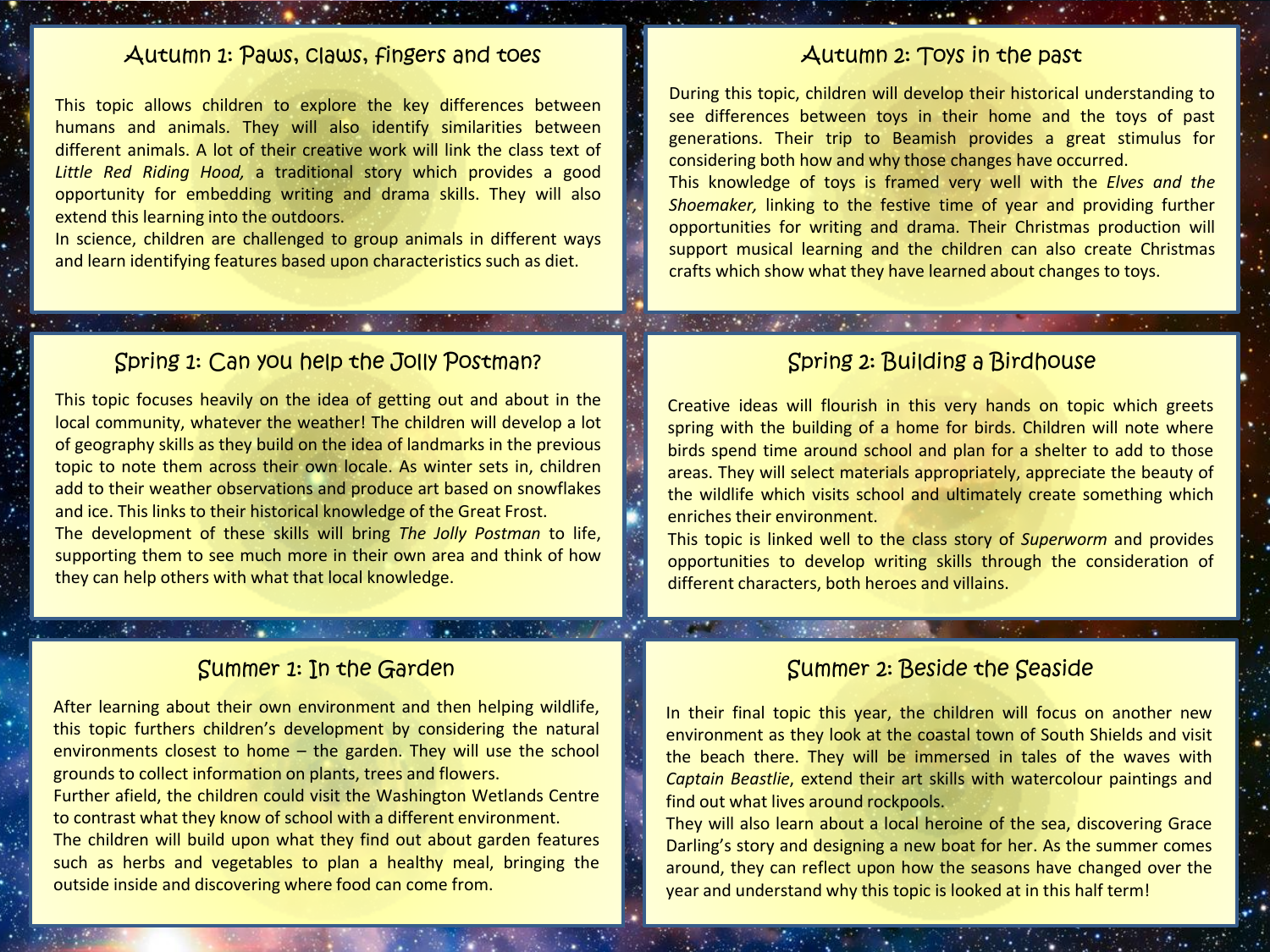| <b>Bede Community Primary School</b> |  |
|--------------------------------------|--|
| Creative Curriculum                  |  |

Ġ

## Class 1 Autumn 1 Paws, Claws, Finger and Toes

| <b>English links</b><br>Retell the story<br>of Little Red<br><b>Riding Hood</b><br>Act out dramatic<br>scenes from the<br>story of Little<br><b>Red Riding Hood</b> | $Art \uplus$ Design<br>Paint a realistic picture of an<br>animal<br>Draw different parts of<br>animals                                                                                                                                                                                                                                                                  |                                                                                                                | Computing<br>The Internet:<br>How it works and how<br>we stay safe<br>Children learn to use search engines,<br>explore the internet and understand<br>some basic E-Safety tips to follow.<br>Children require laptops/iPads or<br>Chromebooks for this topic | <b>Design</b><br><b>Technology</b><br>Make a model of the wolf from<br>the class story                                                                                                                                                | <b>NC links</b><br>Ar1/1.2<br>Co1/1.5<br>Co1/1.6<br>DT1/1.2<br>Ge1/1.4<br>Mu1/1.1<br>Mu1/1.2 |
|---------------------------------------------------------------------------------------------------------------------------------------------------------------------|-------------------------------------------------------------------------------------------------------------------------------------------------------------------------------------------------------------------------------------------------------------------------------------------------------------------------------------------------------------------------|----------------------------------------------------------------------------------------------------------------|--------------------------------------------------------------------------------------------------------------------------------------------------------------------------------------------------------------------------------------------------------------|---------------------------------------------------------------------------------------------------------------------------------------------------------------------------------------------------------------------------------------|----------------------------------------------------------------------------------------------|
| Maths links<br>Count objects in<br>the Forest Area<br>Measure the wolf<br>and compare the<br>sizes of different                                                     | Geography<br>Produce a simple map and<br>route for the wolf to take<br>through the school Forest<br>Area                                                                                                                                                                                                                                                                | This particular topic does not explicitly<br>link to history.                                                  | <b>History</b>                                                                                                                                                                                                                                               | <b>Music</b><br>Learn songs based upon<br>animals<br>Use or make an instrument to<br>make a simple piece of music<br>about an animal<br>Listen to music about animals<br>and themed around animals                                    | Mu1/1.3<br>Mu1/1.4<br>Pe1/1.1<br>Sc1/2.2                                                     |
| wolves                                                                                                                                                              | <b>Religious Education</b><br>Christianity<br><b>Believing and Belonging-</b><br>Is it important to belong to a<br><b>family?</b><br>What happens in Christian worship,<br>why is Sunday a special day. Look<br>at important symbols, artefacts and<br>festivals.<br>The importance of belonging to<br>families, concentrating on naming<br>ceremonies and<br>Baptisms. | Health & wellbeing<br><b>Relationships</b><br>Living in the wider world<br><b>Produce animal dance</b><br>Area | <b>PSHE</b><br>PE/Outdoors<br>Val Saben Gymnastic D Unit 1<br><b>Build animal shelters in Forest</b>                                                                                                                                                         | <b>BOOKSTON STREET</b><br>Science<br>Identify and name different<br>animals<br>Identify carnivores, herbivores<br>and omnivores<br>Describe and compare<br>animals<br>Identify, name and draw<br>different parts of the human<br>body |                                                                                              |
| $-100$<br><b>Key Text (s)</b>                                                                                                                                       |                                                                                                                                                                                                                                                                                                                                                                         |                                                                                                                |                                                                                                                                                                                                                                                              | $\bullet$ . $\bullet$ .<br><b>SAMP</b><br><b>Enrichment Opportunities</b>                                                                                                                                                             |                                                                                              |
| Little Red Riding Hood - Traditional                                                                                                                                |                                                                                                                                                                                                                                                                                                                                                                         |                                                                                                                |                                                                                                                                                                                                                                                              | Visit a Centre for Life workshop<br>Invite an animal handler into school                                                                                                                                                              |                                                                                              |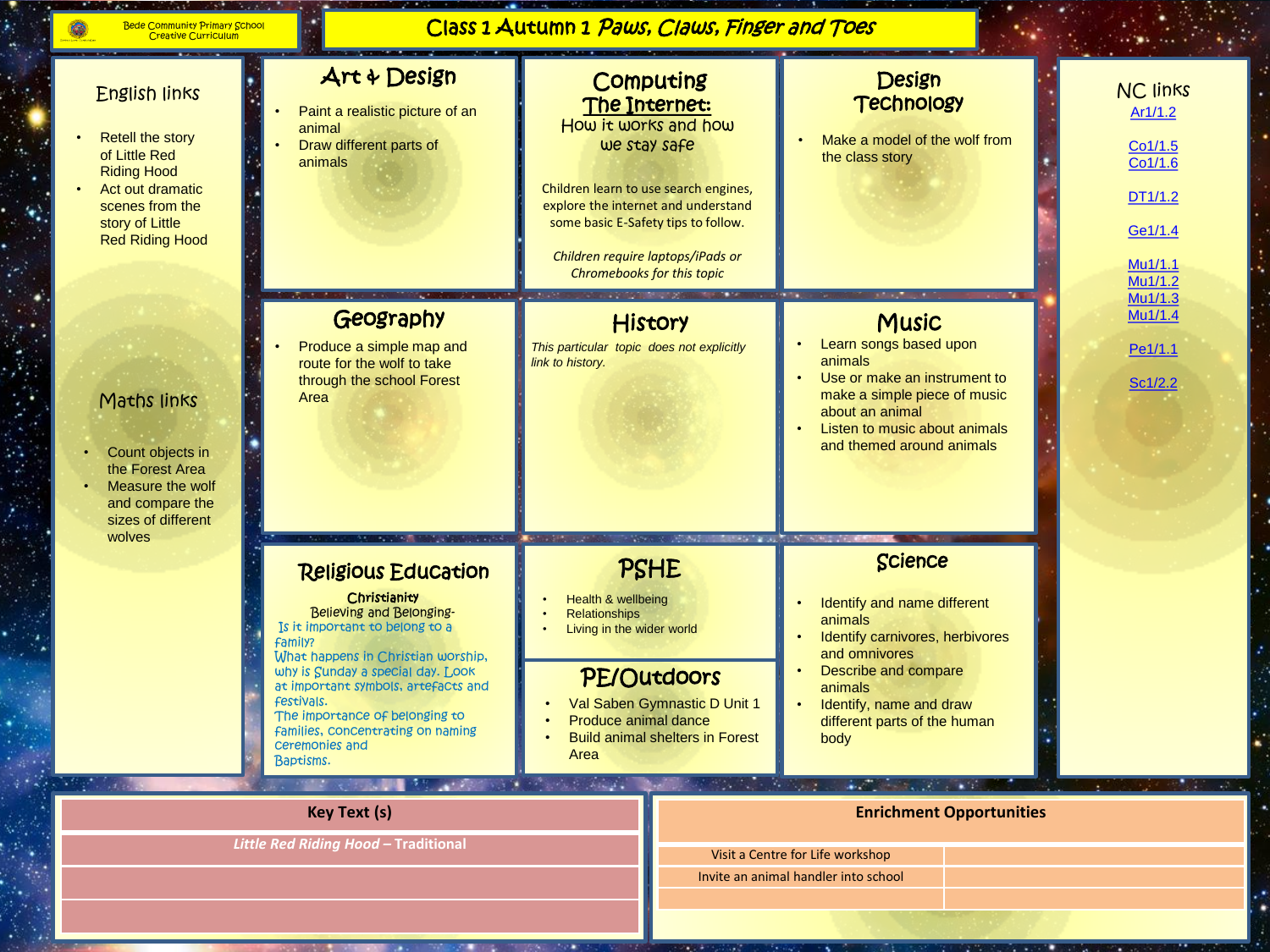| and the state of the state<br>$1 - 1 - 1 = 1$<br><b>Bede Community Primary School</b><br><b>Creative Curriculum</b> |                                                                                                                         | Class 1 Autumn 2 Toys in the past                                                                                                                                                                                                                                                                                                                            |                                                                                                                                        |                                                                                              |
|---------------------------------------------------------------------------------------------------------------------|-------------------------------------------------------------------------------------------------------------------------|--------------------------------------------------------------------------------------------------------------------------------------------------------------------------------------------------------------------------------------------------------------------------------------------------------------------------------------------------------------|----------------------------------------------------------------------------------------------------------------------------------------|----------------------------------------------------------------------------------------------|
| English links<br>Make a book<br>about Tommy<br>the toymaker<br>Perform in the<br><b>Christmas</b><br>production     | $Art 4$ Design<br>Design a Christmas card<br>themed around toys in the<br>past<br>Design a calendar for the new<br>year | Computing<br><b>Guides for Gran: Simple</b><br>algorithms<br>Children learn about deconstruction and<br>sequencing as they break down everyday<br>tasks step by step. They then learn to<br>create simple algorithms and the<br>importance of doing them in the correct<br>order.<br>Children require iPads for 2 lessons and an<br>open space for 2 lessons | <b>Design</b><br><b>Technology</b><br>Make a Christmas toy which<br>features a simple mechanism                                        | <b>NC links</b><br>Ar1/1.1<br>Ar1/1.3<br>Co1/1.1<br>DT1/1.1<br>DT1/1.2<br>DT1/1.4<br>Ge1/1.4 |
| Maths links<br>Use toys to<br>support number<br>and counting<br>work in maths                                       | Geography<br>Link landmarks from Beamish<br>Museum on to a map of the<br>site                                           | <b>History</b><br>Identify differences in the<br>home<br>Identify differences in toys<br>Think how/why things have<br>changed<br><b>Understand what Christmas in</b><br>the past was like                                                                                                                                                                    | <b>Music</b><br>Singing songs as a group for<br>the Christmas performance<br>Using voice/instruments to<br>create music linked to toys | Hi1/1.1<br>Hi1/1.2<br>Mu1/1.1<br>Mu1/1.3<br>Mu1/1.4<br>Pe1/1.1<br>Sc1/3.1<br>Sc1/4.1         |
|                                                                                                                     | the company of the company of the<br><b>Religious Education</b><br>Judaism/Hanukah                                      | <b>All Committee Committee</b><br>PSHE                                                                                                                                                                                                                                                                                                                       | <b>CAN A CALL AND A REPORT</b><br><b>Science</b>                                                                                       |                                                                                              |

**Committee**  $\sim$   $^{-1}$ 

PE/Outdoors

• Health & wellbeing • Relationships • Living in the wider world

**Enrichment Opportunities**

• Identify suitable materials for

**Record what the weather is** like as the seasons begin to

toys

change

Visit Beamish Museum Obtain Beamish box of resources

Christmas production

**Key Text (s)** 

feelings at this time of year.

**CONTROLLER** 

 $\mathbf{A}$ 

 $4.4.4$ 

Does celebrating Hanukah make Jewish

Introduce the celebration of Hanukah. Recognise, name and understand the meaning of some religious symbols and describe how Jewish children feel close to God during this celebration. Christmas-/Christianity What gifts would be meaningful for Jesus? Story of the birth of Jesus, emphasise giving and receiving gifts and

children closer to God?

 $, 1, 2, ...$ 

*The Elves and the Shoemaker –* **Brothers Grimm**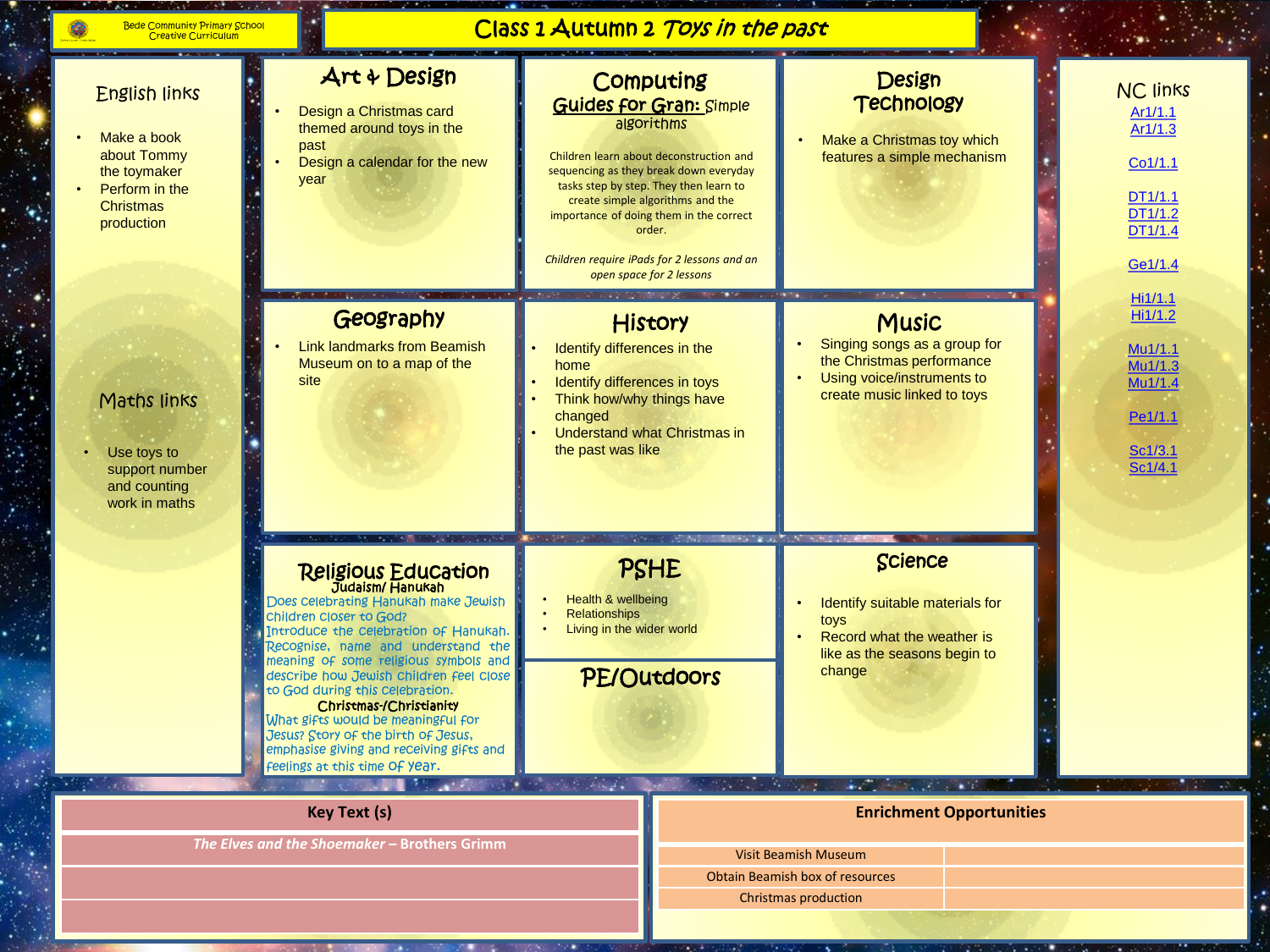## Class 1 Spring 1 Can you help the Jolly Postman?

| English links<br>Recount the<br>journey of the<br><b>Jolly Postman</b><br>Recount a<br>personal journey<br>around the<br>estate<br>Write a script for<br>the weather<br>report | Art & Design<br>Produce winter-themed art<br>linked to the Great Frost<br>Create patterns inspired by<br>the fractals of snowflakes                                                                                                                                                                                                                                                                                                                                                | Rainy Day Robots:<br>Creating and understanding<br>algorithms                                         | Computing<br>Children learn the notions of sequencing,<br>computational thinking, directional<br>language and problem solving, as well as<br>writing simple algorithms and the need to<br>be precise and accurate.<br>Children require iPads for 2 lessons and an<br>open space for 2 lessons | <b>Design</b><br><b>Technology</b><br>Make a simple weather vane<br>to help observe the weather                            |  | <b>NC links</b><br>Ar1/1.2<br>Ar1/1.3<br>Co1/1.1<br>Co1/1.2<br>DT1/1.2<br>Ge1/1.4<br>Hi1/1.3 |
|--------------------------------------------------------------------------------------------------------------------------------------------------------------------------------|------------------------------------------------------------------------------------------------------------------------------------------------------------------------------------------------------------------------------------------------------------------------------------------------------------------------------------------------------------------------------------------------------------------------------------------------------------------------------------|-------------------------------------------------------------------------------------------------------|-----------------------------------------------------------------------------------------------------------------------------------------------------------------------------------------------------------------------------------------------------------------------------------------------|----------------------------------------------------------------------------------------------------------------------------|--|----------------------------------------------------------------------------------------------|
| Maths links<br>Use some<br>positional<br>language in<br>geography work<br><b>Identify shapes</b>                                                                               | Geography<br>Study aerial maps of the local<br>area<br>Use some positional language<br>for a route<br>Map a route for the Jolly<br>Postman through the Old Fold<br>estate<br>Identify features and landmarks<br>to send letters to/from<br>Identify the capital cities of the<br>UK                                                                                                                                                                                                | Find out what the Great Frost<br>of 1784 was<br><b>Contrast the Great Frost to</b><br>current weather | <b>History</b>                                                                                                                                                                                                                                                                                | <b>Music</b><br>Compose music to go with a<br>journey<br>Music appreciation: Listen to<br>music themed upon the<br>weather |  | Mu1/1.2<br>Mu1/1.3<br>Mu1/1.4<br><u>Pe1/1.1</u><br>Sc1/4.1                                   |
| seen in buildings<br>during the local<br>walk                                                                                                                                  | <b>Religious Education</b><br><b>Bible stories and characters.-</b><br>Was it always easy for Jesus to<br>show friendship? What is the Bible<br>and why is it important? Read the<br>story 'Say Hello' Discuss do we<br>need friends, how can we help<br>people feel included? Read the<br>story of Jesus meeting the disciples<br>his Closest Friends Extract the<br>theme of friendship from each<br>story and discuss is it always easy to<br>be friends? Should we always try? | Health & wellbeing<br><b>Relationships</b><br>Living in the wider world                               | ata tanah d<br>PSHE<br>PE/Outdoors                                                                                                                                                                                                                                                            | <b>Science</b><br>Observe the weather and<br>record findings in the book<br>started in autumn term                         |  |                                                                                              |
|                                                                                                                                                                                | <b>Key Text (s)</b>                                                                                                                                                                                                                                                                                                                                                                                                                                                                | <b>Service Controller State</b>                                                                       |                                                                                                                                                                                                                                                                                               | <b>Enrichment Opportunities</b>                                                                                            |  |                                                                                              |
|                                                                                                                                                                                | The Jolly Postman - Allan & Janet Ahlberg                                                                                                                                                                                                                                                                                                                                                                                                                                          |                                                                                                       |                                                                                                                                                                                                                                                                                               |                                                                                                                            |  |                                                                                              |
|                                                                                                                                                                                |                                                                                                                                                                                                                                                                                                                                                                                                                                                                                    |                                                                                                       |                                                                                                                                                                                                                                                                                               | Visit BBC Studios for weather report<br>Take a local walk around the estate                                                |  |                                                                                              |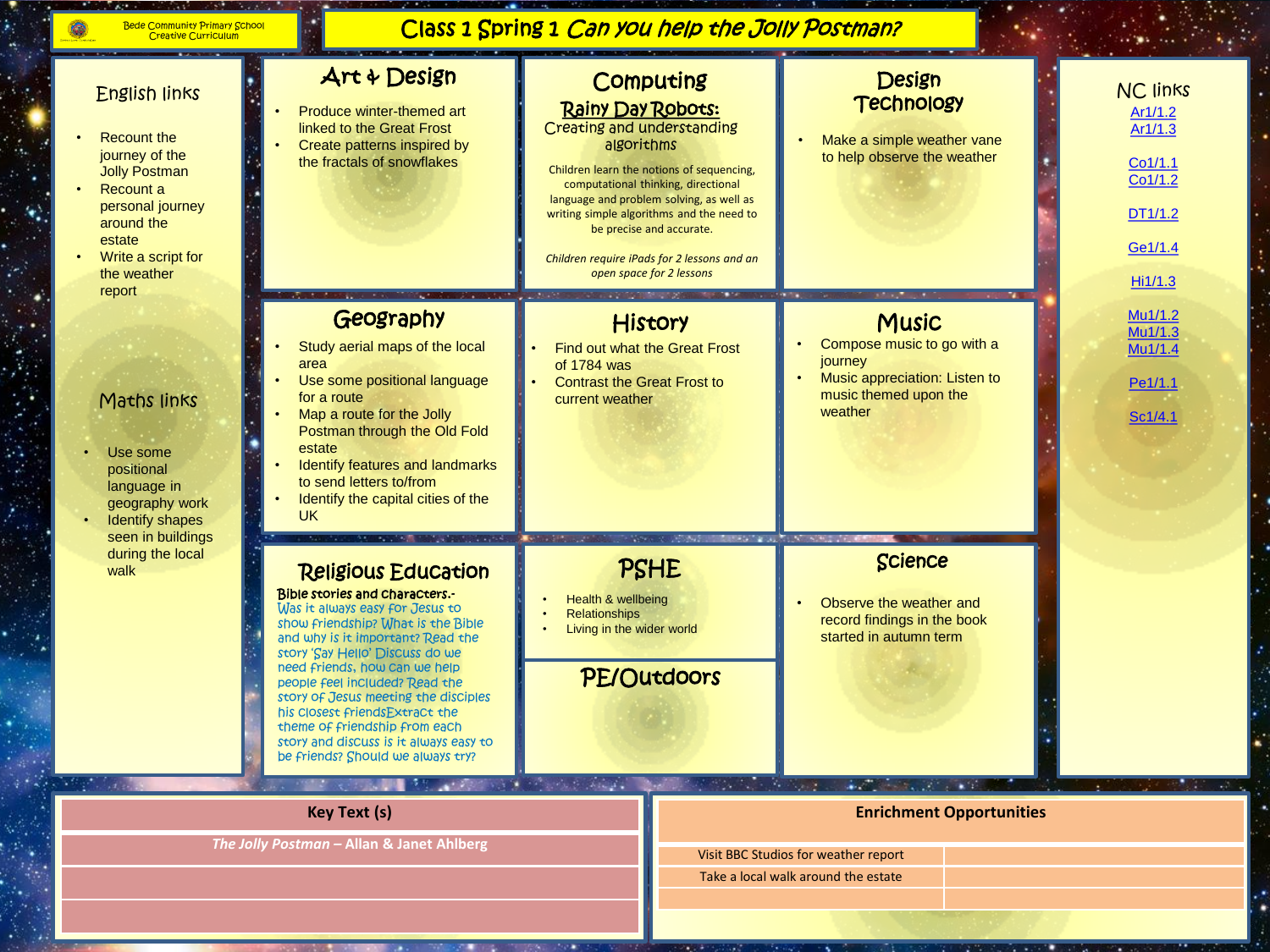| <b>Bede Community Primary School</b><br>Creative Curriculum                                                            |                                                                                                                                                                                                                                                                                                                                                                                                                        | <b>Class 1 Spring 2 Building a Birdhouse</b>                            |                                                                                                                                                                                                                                                                                                                                                                                                                                                                     |                                                                                                                                                                                                                                                                            |                                 |                                                                                                                     |
|------------------------------------------------------------------------------------------------------------------------|------------------------------------------------------------------------------------------------------------------------------------------------------------------------------------------------------------------------------------------------------------------------------------------------------------------------------------------------------------------------------------------------------------------------|-------------------------------------------------------------------------|---------------------------------------------------------------------------------------------------------------------------------------------------------------------------------------------------------------------------------------------------------------------------------------------------------------------------------------------------------------------------------------------------------------------------------------------------------------------|----------------------------------------------------------------------------------------------------------------------------------------------------------------------------------------------------------------------------------------------------------------------------|---------------------------------|---------------------------------------------------------------------------------------------------------------------|
| <b>English links</b><br>Character<br>descriptions<br>based upon<br>Superworm<br>Innovate hero or<br>villain characters | Art & Design<br>Make a collage picture of a<br>bird<br>Take rubbings from different<br>materials<br>Look at the work of Kandinsky                                                                                                                                                                                                                                                                                      |                                                                         | Computing<br><b>Garden Snaps:</b><br>How to take photos of<br>the garden<br>Children learn to use cameras to<br>capture photos, understand what<br>makes a good or bad photo and how<br>we can use images to tell a story.<br>Children require iPads or digital<br>cameras                                                                                                                                                                                          | <b>Design</b><br><b>Technology</b><br>Design, make and begin to<br>evaluate a birdhouse                                                                                                                                                                                    |                                 | <b>NC links</b><br>Ar1/1.2<br>Ar1/1.3<br>Ar1/1.34<br>Co1/1.4<br>Co1/1.5<br>DT1/1.1<br>DT1/1.2<br>DT1/1.3<br>DT1/1.4 |
| Maths links<br>Measure the<br>lengths of<br>materials for the<br>birdhouse project                                     | Geography<br>Make a simple map of the<br>school grounds for children to<br>track where they see birds                                                                                                                                                                                                                                                                                                                  | This particular topic does not explicitly<br>link to history.           | <b>History</b>                                                                                                                                                                                                                                                                                                                                                                                                                                                      | <b>Music</b><br>Compose a theme for heroes<br>and villains in Superworm                                                                                                                                                                                                    |                                 | Ge1/1.4<br>Hi1/1.1<br>Hi1/1.2<br>Hi1/1.3<br>Mu1/1.1<br>Mu1/1.4<br>Pe1/1.1<br>Sc1/3.1<br>Sc1/4.1                     |
|                                                                                                                        | <b>Religious Education</b><br><b>Easter</b><br>Why was Jesus welcomed like a king<br>on Palm Sunday?<br>Increase knowledge of the Easter<br>story exploring Customs and symbols.<br>At a simple level examine the concept<br>of Jesus' sacrifice and resurrection.<br>Discuss what children have found out<br>and what they found puzzling. Talk<br>about the sadness of death but the joy<br>of the memories we have. | Health & wellbeing<br><b>Relationships</b><br>Living in the wider world | PSHE<br>PE/Outdoors                                                                                                                                                                                                                                                                                                                                                                                                                                                 | <b>SAN AND A LINE AND LINE</b><br><b>Science</b><br>Identify suitable materials for<br>building a birdhouse<br>Find waterproof materials from<br>a selection<br>Learn about changing<br>materials while making the<br>birdhouse<br><b>Maintain weather</b><br>observations |                                 |                                                                                                                     |
|                                                                                                                        | <b>Key Text (s)</b>                                                                                                                                                                                                                                                                                                                                                                                                    | <b>Company Association</b>                                              | $\label{eq:2.1} \frac{1}{2} \left( \frac{1}{2} \left( \frac{1}{2} \right) \left( \frac{1}{2} \right) \right) \left( \frac{1}{2} \left( \frac{1}{2} \right) \right) \left( \frac{1}{2} \right) \left( \frac{1}{2} \right) \left( \frac{1}{2} \right) \left( \frac{1}{2} \right) \left( \frac{1}{2} \right) \left( \frac{1}{2} \right) \left( \frac{1}{2} \right) \left( \frac{1}{2} \right) \left( \frac{1}{2} \right) \left( \frac{1}{2} \right) \left( \frac{1}{2$ | $\bullet$                                                                                                                                                                                                                                                                  | <b>Enrichment Opportunities</b> |                                                                                                                     |
|                                                                                                                        | Superworm - Julia Donaldson                                                                                                                                                                                                                                                                                                                                                                                            |                                                                         |                                                                                                                                                                                                                                                                                                                                                                                                                                                                     | Invite a craftsperson into school                                                                                                                                                                                                                                          |                                 |                                                                                                                     |
|                                                                                                                        |                                                                                                                                                                                                                                                                                                                                                                                                                        |                                                                         |                                                                                                                                                                                                                                                                                                                                                                                                                                                                     | Invite an artist into school                                                                                                                                                                                                                                               |                                 |                                                                                                                     |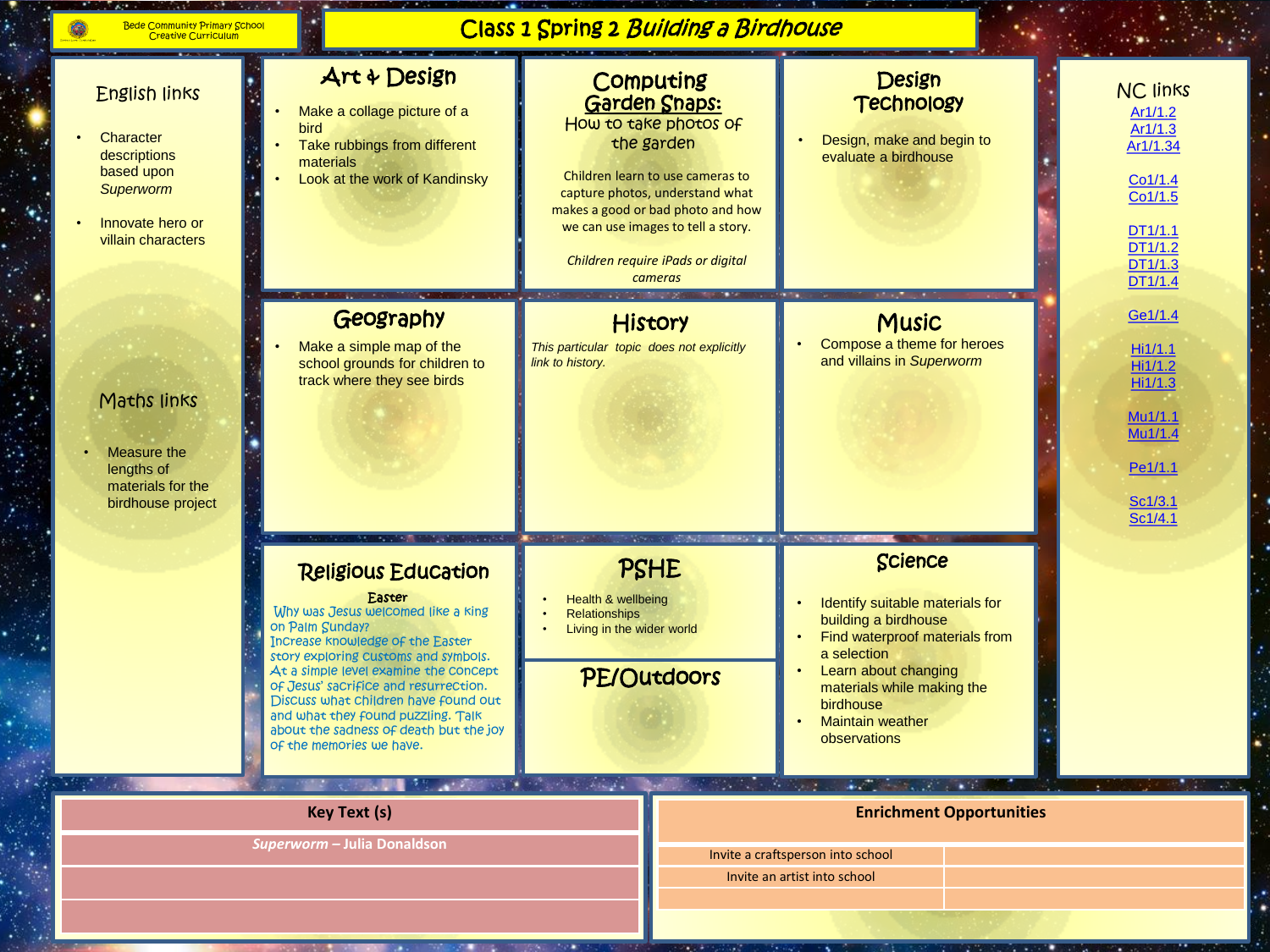| <b>Bede Community Primary School</b><br><b>Creative Curriculum</b>                                          |                                                                                                                                                                                                                                                                             | Class 1 Summer 1 In the garden                                                                                                                                                                                                                                                                                   |                                                                                                                                                                                                                                                             |                                                                                                         |
|-------------------------------------------------------------------------------------------------------------|-----------------------------------------------------------------------------------------------------------------------------------------------------------------------------------------------------------------------------------------------------------------------------|------------------------------------------------------------------------------------------------------------------------------------------------------------------------------------------------------------------------------------------------------------------------------------------------------------------|-------------------------------------------------------------------------------------------------------------------------------------------------------------------------------------------------------------------------------------------------------------|---------------------------------------------------------------------------------------------------------|
| <b>English links</b><br>Produce own version<br>of Jack and the<br><b>Beanstalk</b>                          | Art & Design<br>Make stampers using fruit and<br>vegetables for repeated<br>patterns<br>Create a collage using parts<br>of plants and flowers for<br>different textures                                                                                                     | Computing<br><b>Around the World:</b><br>How to search the Internet<br>Children learn how to search the Internet<br>safely and accurately. The find out specific<br>information to create a presentation on a<br>place in the world that people live.<br>Children require iPad. Laptops or<br><b>Chromebooks</b> | Design<br><b>Technology</b><br>Make a healthy meal using<br>vegetables identified during<br>the topic                                                                                                                                                       | <b>NC links</b><br>Ar1/1.1<br>Ar1/1.2<br>Ar1/1.3<br>Co1/1.4<br>Co1/1.6<br>DT1/1.2<br>DT2.1.1<br>Ge1/1.4 |
| Maths links<br>Collect data during a<br>flower analysis<br>Measure and<br>compare the lengths<br>of flowers | Geography<br>Compare maps of the school<br>and WWC to note<br>environmental contrasts                                                                                                                                                                                       | History<br>This particular topic does not explicitly<br>link to history.                                                                                                                                                                                                                                         | <b>Music</b><br>Compose a musical theme for<br><b>Jack &amp; the Beanstalk</b>                                                                                                                                                                              | Mu1/1.2<br>Mu1/1.4<br>Pe1/1.1<br>Sc1/2.1<br>Sc1/4.1                                                     |
| Use amounts of<br>flowers in counting<br>and number work                                                    | <b>Religious Education</b><br>Judaism : Shabbat<br>Is Shabbat important to<br>Jewish Children?<br>What do you do on a<br>Saturday? How is it different<br>to the rest of the week?<br>Look and see what Jewish<br>children do on this day and<br>why it is special to them. | PSHE<br>Health & wellbeing<br><b>Relationships</b><br>Living in the wider world<br><b>PE/Outdoors</b>                                                                                                                                                                                                            | Science<br>Grow herbs on the windowsill<br>Name plants and trees and<br>identify their structures<br>Find out how seeds turn into<br>plants<br><b>Collect further weather</b><br>observations<br>Perform a flower analysis<br>Study the habitat of the pond |                                                                                                         |
|                                                                                                             | <b>Key Text (s)</b>                                                                                                                                                                                                                                                         | <b>CANDRA CARD AN</b>                                                                                                                                                                                                                                                                                            | <b>Controller State</b><br>$\ddotsc$<br><b>Section 1999</b>                                                                                                                                                                                                 | <b>Enrichment Opportunities</b>                                                                         |
|                                                                                                             | Jack and the Beanstalk - Traditional                                                                                                                                                                                                                                        |                                                                                                                                                                                                                                                                                                                  | Visit Washington Wetlands Centre<br>Invite an animal/bug handler into school<br>Attend a Centre for Life plants workshop                                                                                                                                    |                                                                                                         |